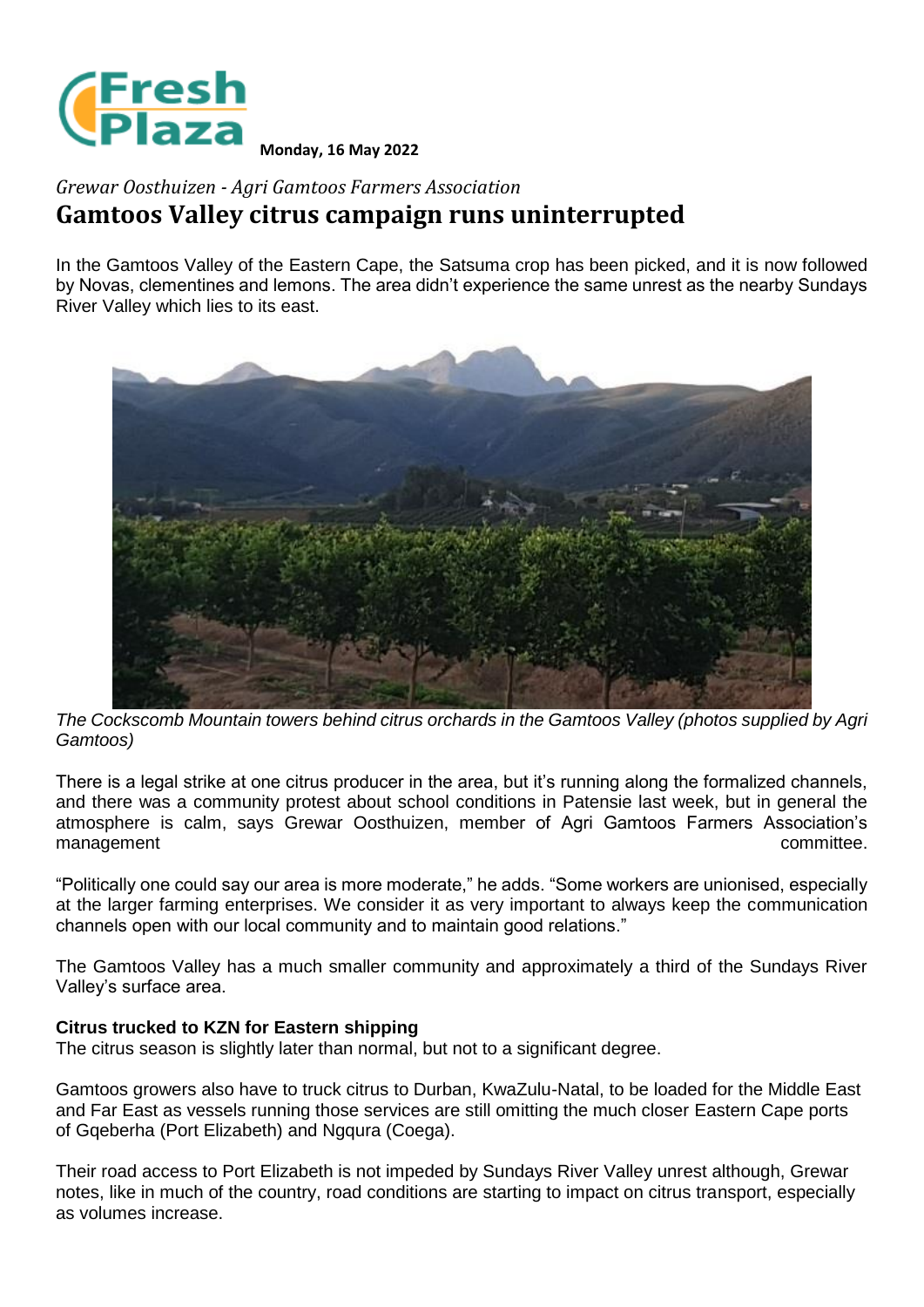## **Remarkable crop despite water shortage**



"If you enter the Gamtoos Valley now, by looking at the area you wouldn't say we're in a serious drought," Grewar remarks.

*Right: covered citrus orchards, as in the background, have become a common feature to reduce wind damage and water loss*

"We did have more rainfall this season than the previous season, and also, most producers now have their plans for alternative water sources, like boreholes, in place."

The citrus crop definitely looks better than last year, he says, despite citrus producers receiving only 15% of their water allocation from the Kouga Dam (still below 13%) over the past water year (running until end-June).

Over the past few years of drought some citrus orchards nearing the end of their lifetime were removed, perhaps sooner than otherwise, but there hasn't been a largescale removal or cutting-back of trees as an extreme water measure.

In fact, he remarks, what citrus growers have managed to do under severe water shortages, is quite remarkable.

"As producers we must commend the management of the Gamtoos Irrigation Board for their outstanding management of this scarce resource."



*The Kouga Dam from where farmers received only 15% of their allocation over the past water year*

He adds: "It is my opinion, and it's a generally shared opinion, that the average Gamtoos farmer is a very efficient water manager, employing low flow drippers and so forth. So we're very fortunate – you wouldn't think that the crop now hanging on the trees was produced with so little of our water allocation, and it's been like this for three years."

## **Vegetable farming in the Gamtoos**

The region's vegetable farming has decreased, both as a result of the expanding citrus industry and rising input costs.